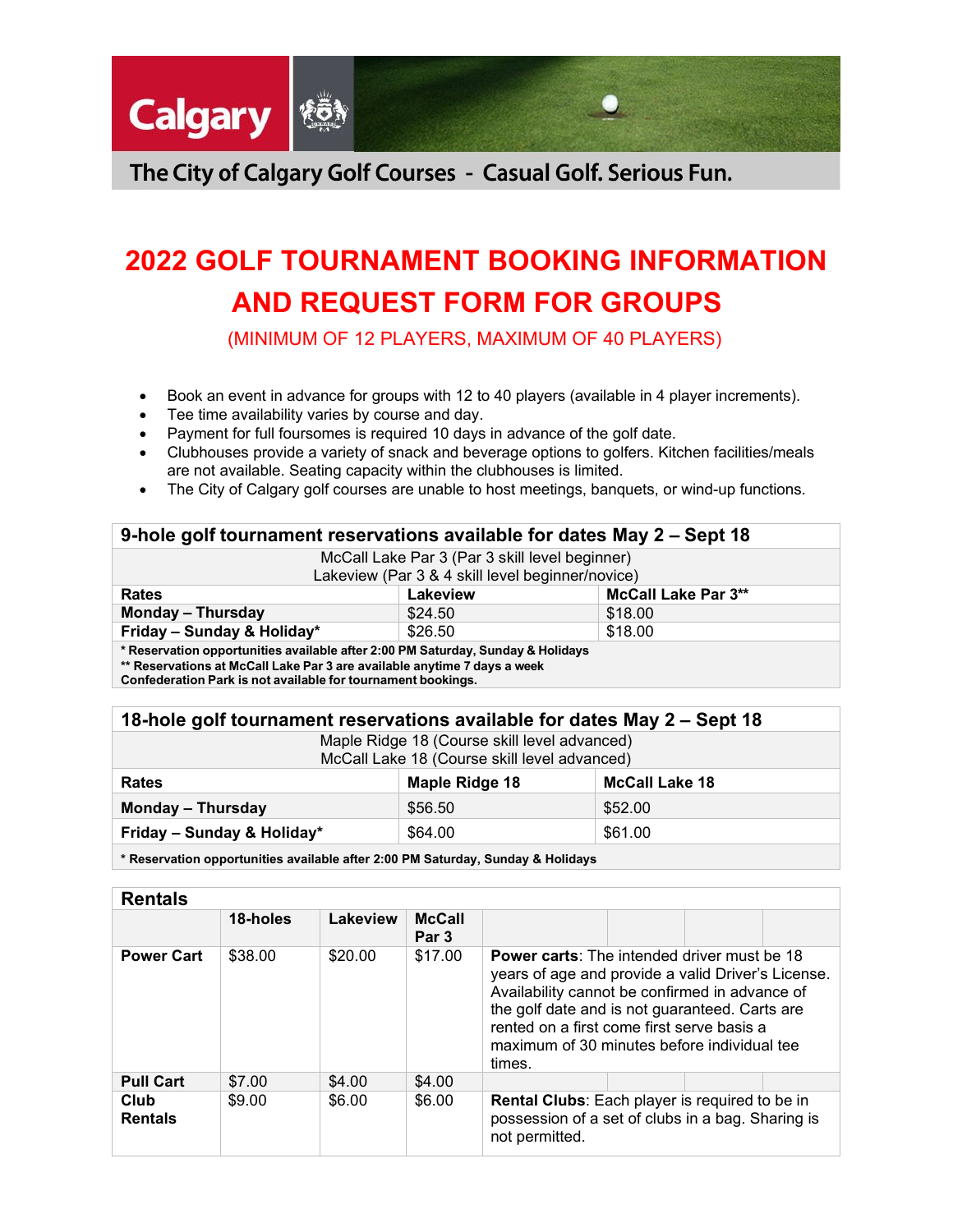

# The City of Calgary Golf Courses - Casual Golf. Serious Fun.

# **Deposit, Payment, Cancellation and Refunds**

#### **Deposit:**

 $\triangleright$  A non-refundable payment of \$100.00 is required to begin processing and hold a reservation date. This payment will be applied to the final cost.

### **Payment:**

- $\triangleright$  Final confirmation and full payment is required 10 days prior to the booking date, as staff at the golf courses are unable to accept tournament group green fee payment.
- $\triangleright$  Visa, MasterCard or American Express credit card payments are accepted over the phone (403) 300-1015.
- $\triangleright$  Full booking fees apply to all players. Discounts/promotional rates are not applicable for tournament bookings.
- $\triangleright$  Payment is processed for full foursomes.
	- The number of players confirmed will be charged in multiples of 4 (12, 16, 20, 24, 28, 32, 36, 40 players).
	- A maximum of 4 golfers per tee time is permitted.
- $\triangleright$  Rentals are paid on site. Golfers will be required to show a valid driver's license and have a golf account.

### **Cancellation Fees and Refunds:**

- $\triangleright$  Once final payment has been processed cancellations, refunds or changes to the confirmed number of players is unavailable.
- $\triangleright$  Decisions to close a course due to inclement weather, or unplayable conditions, are decisions confirmed by Golf Course Management a maximum of 2 hours in advance of the booking. In the event of course closure, a full refund (including the \$100.00 initial payment) will be processed through Administration.

# **Tips for a Successful Event**

Golf [Course](http://www.calgary.ca/CSPS/Recreation/Pages/Golf-courses/Policies.aspx) Policies only golfers who have paid green fees will be permitted on the golf course. Non-golfing or ride along guests are not permitted. Click the link for details on: Dress code, golf clubs, power cart rentals, check-in etc...

Golfer etiquette [and safety](http://www.calgary.ca/CSPS/Recreation/Pages/Golf-courses/Golfer-etiquette-and-safety.aspx) for helpful tips and videos to ensure a successful event. Alcohol- Liquor sales are available at the clubhouse after 9:00 AM.

- $\triangleright$  Check-In Tournament organizers will check-in 40 minutes prior to the first tee time. Players are required to check-in with clubhouse staff a minimum of 30 minutes before their scheduled tee time. Golfers checking in late may not be accommodated. Refunds are not available for late check-in or no shows.
- $\triangleright$  If the course is deemed playable, tournament reservations will be expected to check-in for their reservation. Refunds for tournament players who do not check in are not available.
- $\triangleright$  Check with clubhouse staff to ensure the Beverage Cart is available and accepting Debit/Credit card payment before beginning the round at Maple Ridge or McCall Lake 18. This service cannot be guaranteed to be available.
- $\triangleright$  Outside food or liquor will be confiscated and destroyed. Anyone not in compliance with Alberta Gaming and Liquor Commission regulations may be asked to leave the facility.